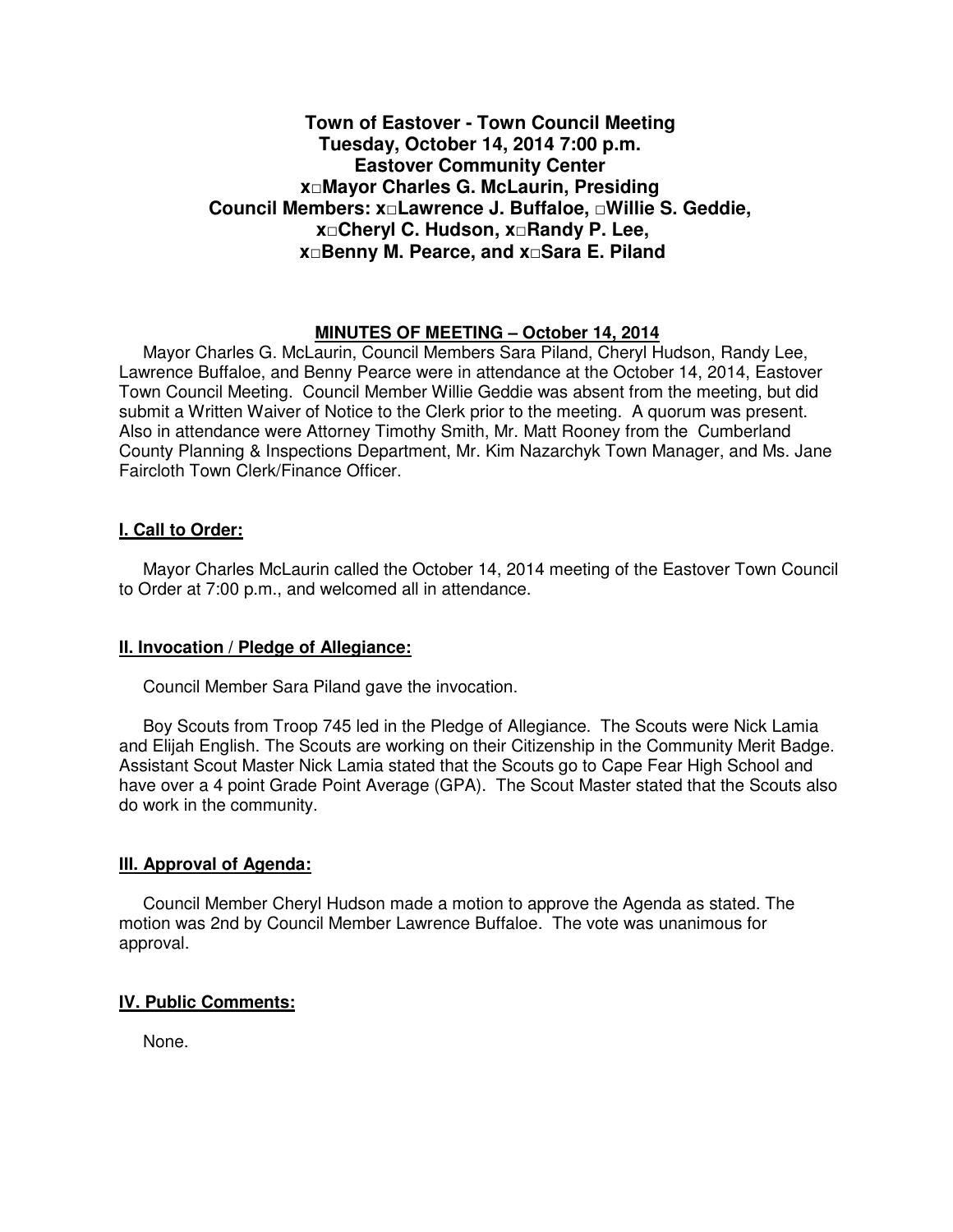## **V. Consent Agenda:**

Mayor McLaurin asked for a motion to approve/disapprove the Agenda as stated.

 Council Member Sara Piland made a motion to approve the Consent Agenda as so stated. The motion was  $2^{nd}$  by Council Member Cheryl Hudson. The vote was unanimous for approval.

# **VI. Discussion Agenda:**

# **Agenda Item #1:**

# **1. Discussion of Grant Policy.**

 Mr. Nazarchyk presented a Grant Policy for the Council's consideration. The purpose, eligibility requirements, and procedure are contained within the policy, and funds must be appropriated as allowed by NC General Statute 160A-209.

 Mayor McLaurin asked if there were any further discussions on the Grant Policy. If not, I ask for a motion to approve/disapprove the Grant Policy presented.

 Council Member Sara Piland made a motion to accept the Grant Policy as stated. The motion was 2<sup>nd</sup> by Council Member Randy Lee. The vote was unanimous for approval.

### **Agenda Item #2:**

# **2. Discussion of Storm Water Ordinance.**

 Mr. Nazarchyk briefed the Council on the Draft Storm Water Ordinance. He stated that the document in your Agenda Books is a Draft Ordinance and a very large document and needs to be examined thoroughly. He stated that the Draft Ordinance will be shared with the County because County participation will be needed in some areas. At some point in the future, the Town of Eastover will need to contract with possibly the County, or an engineering firm, to insure that we adhere to the policy as there is much technical data beyond his understanding.

# **Agenda Item #3:**

### **3. Discussion of proposed Poultry / Swine Ordinance.**

 Mr. Nazarchyk stated that Attorney Yarborough met with Ms. Patti Speicher and Mr. Matt Rooney from the Cumberland County Planning & Inspection Department. They determined that P14-54 Town of Eastover Supplement to County Zoning Ordinance (Large Scale Poultry and Swine Farms) was the best. The Council agreed to have Page 5, amend article 5, amended to remove age of swine to no more than count of 10 or below. The Council agreed to go with number of swine not age of swine.

 Mr. Nazarchyk stated that Ms. Pattie Speicher from the Cumberland County Planning & Inspections will make adjustments to the Ordinance, and it will then go to the County Planning Board on October 21st, and presented to the Eastover Town Council Meeting on November 4, 2014.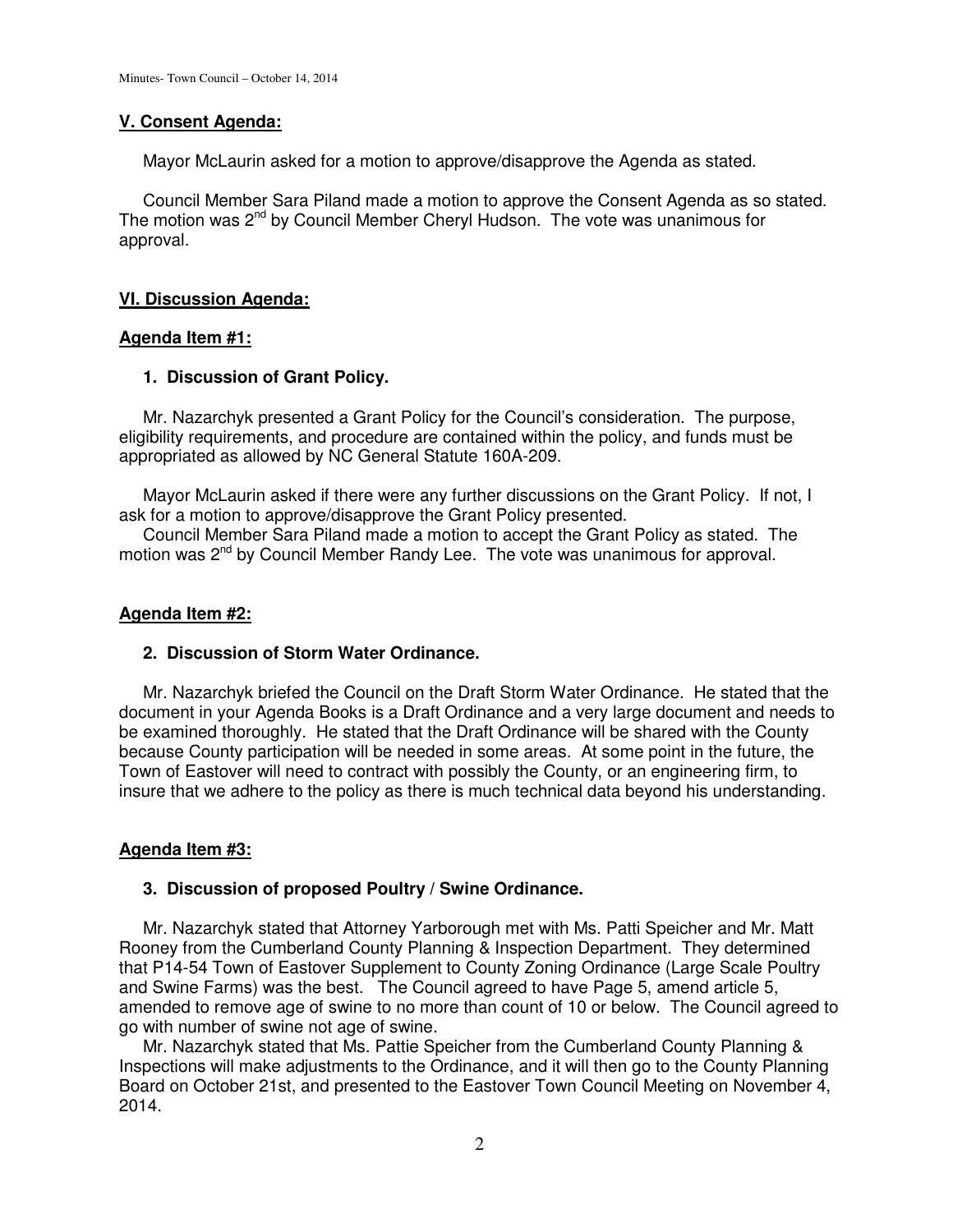Mr. Matt Rooney stated that Hoke County may have an interest in the Raeford Chicken Plant. He stated that they must have a Public Hearing first.

## **VII. RECEIVE MAYOR'S UPDATE.**

Mayor McLaurin stated that the Town Tags (stickers) are free to all Eastover residents.

 Mayor McLaurin stated that the event on Thursday, October 2, 2014 at Talley Woodland Park was a good event. He stated that the Council needs to set a Policy on people using the park for various events. He said we need some guidelines in place.

 Mayor McLaurin stated that the town needs to put "Safety/Slow" signs on Middle Road in both directions near the Park area.

 Mayor McLaurin stated that we need "Handicapped" signs to hang on the fence at the Talley Woodland Park during events.

 Mayor McLaurin offered condolences to the Nazarchyk family as his sister passed away on October 7, 2014.

 Mayor McLaurin asked Mrs. Shirley McLaurin of the "Dig-a-Bit Garden Club" to come forward. Mrs. McLaurin stated that there are 32 Garden clubs in the State of North Carolina. Eastover's "Dig-a-Bit Garden Club" was awarded Garden Club of the year. Mrs. Charlotte Dawson was awarded President of the year, and Mrs. Sandra Williams was awarded Assistant Director of the Year. She stated all of these ladies are from the "Dig-a-Bit Garden Club". The "Dig-a-Bit Garden Club" was also awarded the "A.J. Fletcher Award" and awarded 100 Azaleas to be planted in the Town of Eastover.

 Ms. McLaurin stated that the Garden Club had decorated a tree with pink ribbons in memory of cancer patients and cancer survivors in the "Pink Garden" at the Eastover Community Center. The month of October is "Breast Cancer Awareness Month".

### **VIII. RECEIVE TOWN COUNCIL UPDATE.**

Council Member Sara Piland stated that the event at the Talley Woodland Park on Thursday, October 2, 2014 was an excellent event.

 Council Member Randy Lee stated that he was impressed with the work on the gazebo in the Talley Woodland Park.